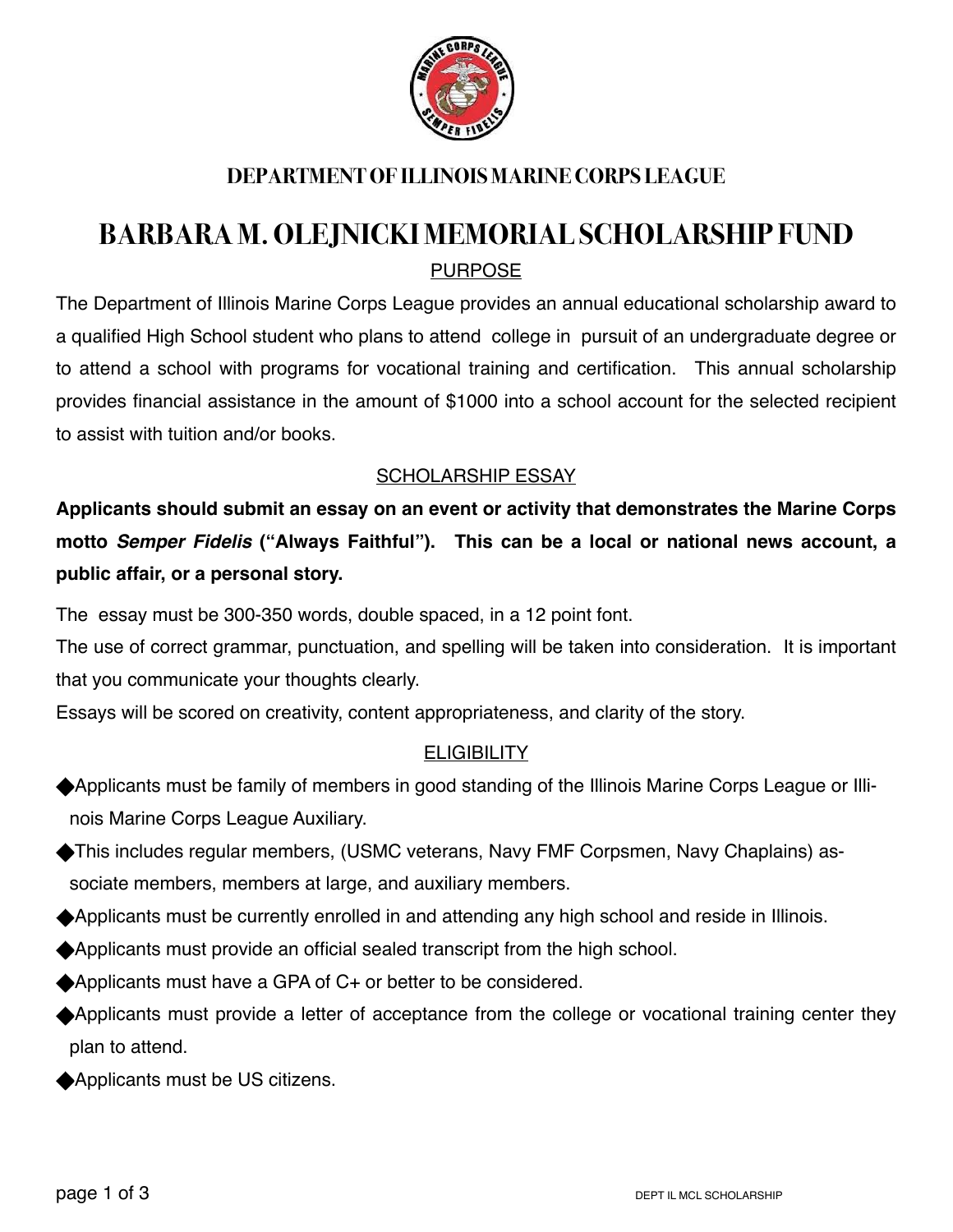

## **DEPARTMENT OF ILLINOIS MARINE CORPS LEAGUE**

### **INSTRUCTIONS**

- 1.Write your essay.
- 2.Complete your application.
- 3.Obtain your High School transcript.
- 4.Copy your letter of acceptance from the school you are planning to attend.
- 5.Assemble all of your paperwork and mail with the essay to:

Mrs. Victoria Cobbett 733 Singer Avenue Lemont, IL 60439-3912

IL MCL scholarship.

- No online submissions will be accepted.
- All entries must be printed and mailed.
- You may list extra curricular activities on an additional sheet, if needed.
- Work programs during school for any vocational education should be listed.
- Entries must be postmarked by 30 April of the current year.
- All essays become property of the Department of Illinois Marine Corps League Scholarship

Committee.